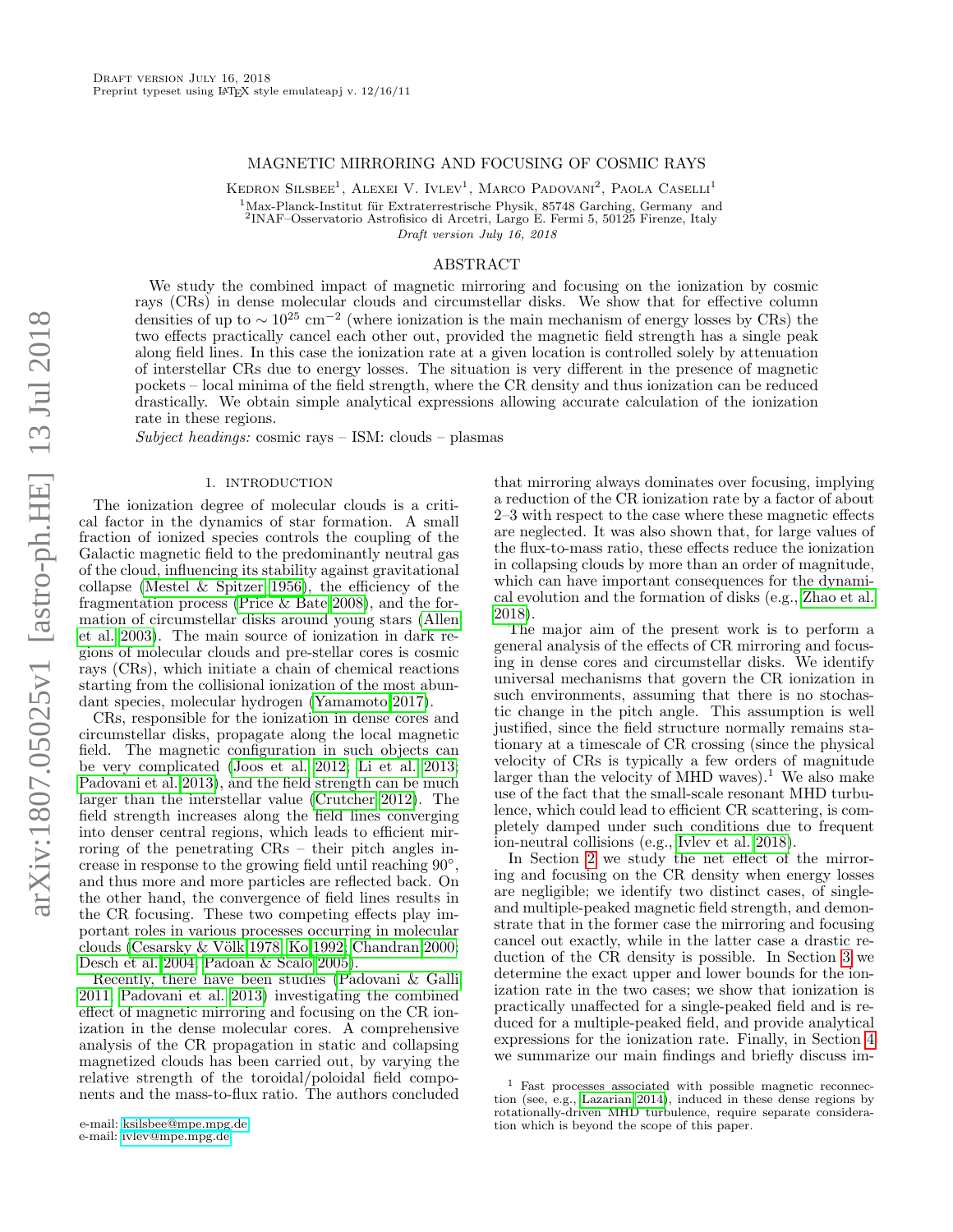plications for the relevant astrophysical problems.

#### <span id="page-1-0"></span>2. MIRRORING AND FOCUSING WITHOUT LOSSES

Consider the magnetic field threading a molecular cloud or circumstellar disk (below we use the term "cloud"), as sketched in Figure [1\(](#page-1-1)a). Let s be the distance coordinate along a field line, and assume that outside the cloud there is a constant (interstellar) field strength  $B_i$ . The cloud is surrounded by the interstellar medium with isotropically distributed CRs that can travel in both directions without energy losses, along any field line which penetrates the cloud.

In the absence of scattering processes, the pitch angle  $\alpha$  (between the velocity of a CR particle and the field) satisfies the relation

<span id="page-1-2"></span>
$$
\frac{\sin^2 \alpha}{B(s)} = \frac{\sin^2 \alpha_i}{B_i} , \qquad (1)
$$

which follows from the adiabatic invariance of the magnetic moment of a particle (e.g., [Chen 1974\)](#page-7-17). In this case, the steady-state kinetics of CRs with given momentum  $p$ is characterized by the distribution function  $f(\mu, p, s)$ , obeying the equation [\(Morfill et al. 1976;](#page-7-18) [Cesarsky &](#page-7-8) Völk 1978)

<span id="page-1-5"></span>
$$
\mu \frac{\partial f}{\partial s} - (1 - \mu^2) \frac{d \ln \sqrt{B}}{ds} \frac{\partial f}{\partial \mu} = 0,
$$
\n(2)

where  $\mu \equiv \cos \alpha$ . A general solution of this equation is any function of  $(1 - \mu^2)/B(s)$ , showing that the CR distribution is conserved for a given magnetic moment. This conclusion, which naturally follows from the Liouville theorem, implies

<span id="page-1-3"></span>
$$
f(\mu, s) = f_i(\mu_i),\tag{3}
$$

where  $f_i(\mu_i)$  is the distribution function of interstellar CRs. The local value of  $\mu$  is determined from Equation  $(1)$ ,

<span id="page-1-6"></span>
$$
\mu(\mu_i, s) = \pm \sqrt{1 - \tilde{B}(s)(1 - \mu_i^2)}, \qquad (4)
$$

where  $\tilde{B}(s) = B(s)/B_i$  is the magnetic "focusing factor" (increasing B implies the proportional focusing of field lines). A monotonic increase of the magnetic field strength leads to the particle mirroring: interstellar CRs can reach the position s only if  $\sin \alpha_i \leq 1/\sqrt{\tilde{B}(s)}$ , i.e., if  $|\mu_i| \geq \sqrt{1-1/\tilde{B}(s)}.$ 

Equation [\(3\)](#page-1-3) has a simple physical meaning. Using the relation

<span id="page-1-7"></span>
$$
\frac{\partial \mu}{\partial \mu_i} = \tilde{B}(s) \frac{\mu_i}{\mu} , \qquad (5)
$$

we obtain  $f(\mu, s)\mu \ \delta\mu = \tilde{B}(s)f_i(\mu_i)\mu_i \ \delta\mu_i$ . Written in this form, the equation expresses a conservation of the differential flux along a field line, with taking into account that the pitch angle varies with  $s$  in accordance with Equation [\(1\)](#page-1-2) and that the local particle density is proportional to the focusing factor  $B(s)$ .



<span id="page-1-1"></span>Fig. 1.— Panel (a) shows a sketch of a magnetic field line entering a cloud (grey region). Panels (b) and  $(c)$  depict sketches of the magnetic field strength B as a function of distance s along a field line. Panel (b) shows the single-peaked case discussed in Section [2.1,](#page-1-4) panel (c) shows the double-peaked case, Section [2.2.](#page-2-1)

# 2.1. Single Maximum of the Field Strength

<span id="page-1-4"></span>In this section we assume that  $B(s)$  has only one peak on the interval  $0 \leq s \leq s_0$ , located at  $s_p$ , as shown in Figure [1\(](#page-1-1)b). Consider CRs at  $0 < s < s_p$  moving in the +s direction (referred to as forward-moving particles), and denote their local distribution by  $f_{+}$ . Since B (and thus  $\alpha$ ) continuously increase for such particles,  $f_+$  is nonzero for all values of  $\mu$  between 0 and 1.

Let us calculate the local differential density (per unit momentum) of forward-moving CRs,  $n_{+}(p, s)$  =  $\int_0^1 f_+ d\mu$ . Using Equation [\(3\)](#page-1-3), we substitute  $f_+ = f_i$  and keep in mind that the distribution of interstellar CRs is isotropic,  $f_i = \frac{1}{2}n_i$ , where  $n_i(p)$  is their differential density. Then the integration over  $\mu$  yields  $n_+ = \frac{1}{2}n_i$ . Thus, the density of forward-moving particles remains constant and equal to the density of CRs entering the cloud from the left.

Local CRs also include particles which are moving in the −s direction (backward-moving particles). Their distribution  $f_$  is a sum of two components: particles with  $-\mu_p < \mu < 0$ , which were mirrored before reaching the peak at  $s = s_p$ , and particles with  $-1 \leq \mu < -\mu_p$ , which

 $^{2}$  For brevity, below we only show arguments of f that are essential for understanding. We use the normalization such that total number density of CRs is  $\int dp \int f d\mu$ .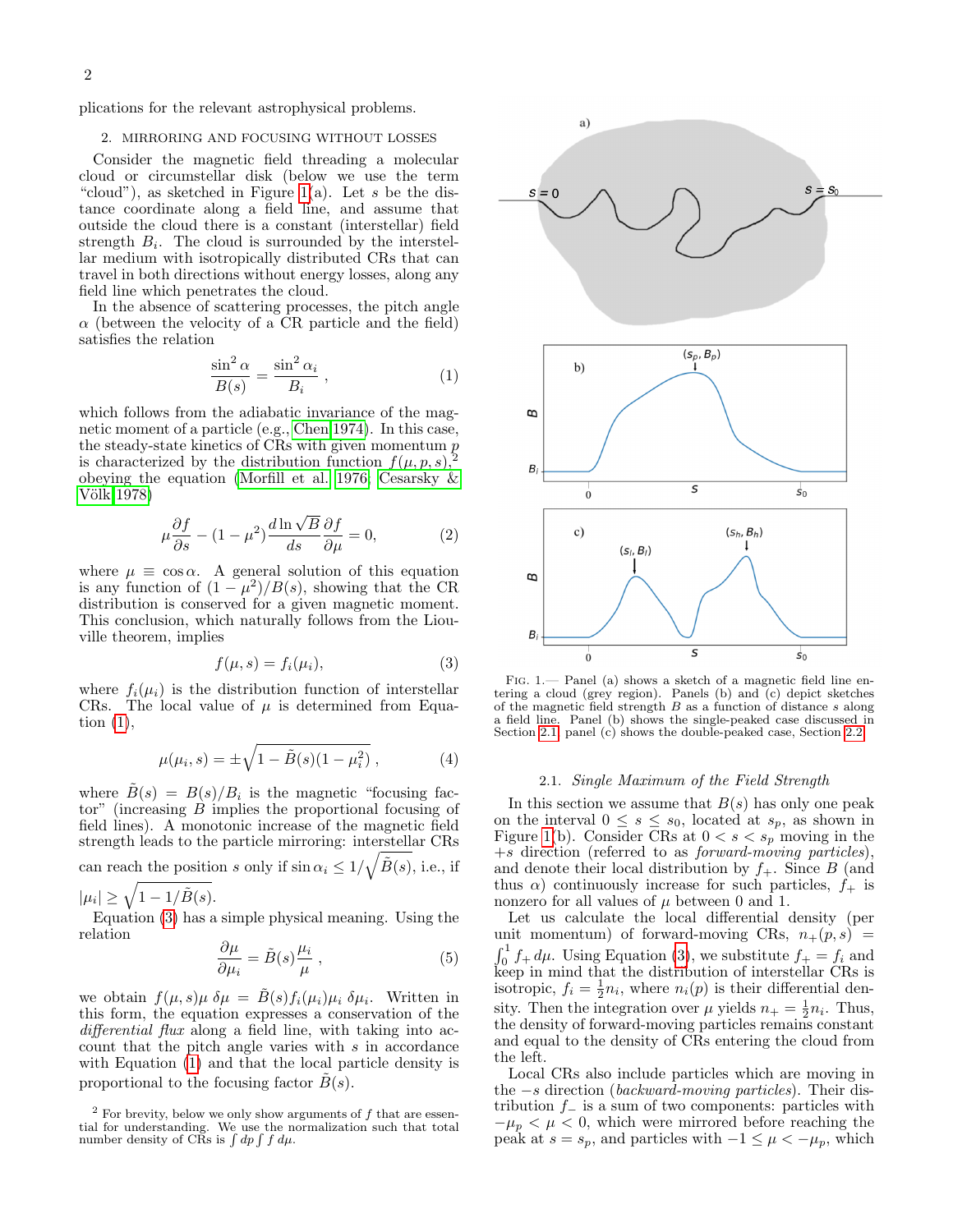passed through the peak from the other side.<sup>3</sup> Taking into account that  $f_-(\mu, s) = f_+(\vert \mu \vert, s)$  for the mirrored particles and using Equation [\(3\)](#page-1-3) for both components, we obtain  $f_{-} = f_i$  and hence  $n_{-} = \frac{1}{2}n_i$ .

We conclude that the effects of magnetic mirroring and focusing cancel exactly when energy losses by CRs are neglected (i.e., when Equation [\(2\)](#page-1-5) holds). The distribution of particles does not depend on the location in a cloud and coincides with the distribution of interstellar CRs,  $f_i$  (Cesarsky & Völk 1978). For non-relativistic CRs, the latter is isotropic to a very high degree, and therefore the local density is equal to the density of CRs outside the cloud,  $n_i$ . We note, however, that if  $f_i(\mu_i)$ exhibits anisotropy [\(Parker 1963\)](#page-7-19), the density is not conserved – it generally increases (decreases) with s if  $f_i$  has a maximum (minimum) at  $|\mu_i| \approx 1$ : For example, a beam concentrated near  $|\mu_i| \approx 1$  is practically not mirrored, so the focusing leads to the density increase; on the contrary, particles with a completely depleted distribution near  $|\mu_i| \approx 1$  are totally mirrored when they reach a location where the field is sufficiently strong.

# 2.2. Multiple Maxima

<span id="page-2-1"></span>If the magnetic field strength has more than one maximum along a field line, then the focusing factor is still  $B(s)$ , but the calculation of the mirroring effect is different. Therefore, the particle density is no longer constant along that field line, as shown below.

Suppose first that  $B(s)$  has a "lower" peak  $B_l$  at  $s = s_l$ and a "higher" peak  $B_h$  at  $s = s_h$ , as in Figure [1\(](#page-1-1)c). If either  $B(s) \geq B_l$ , or s is not between the two peaks, the "lower" peak has no effect on the local particle density, and the results from Section [2.1](#page-1-4) are applicable. A more interesting situation occurs in a magnetic "pocket", for  $s_l \leq s \leq s_h$  and  $B(s) \leq B_l$ . In this case there are three groups of particles contributing to the local density: particles moving in the  $-s$  direction that came from  $s >$  $s_0$  and passed through the maximum in B at  $s_h$ ; particles moving in the  $+s$  direction that came from  $s < 0$  and passed through the maximum in  $B$  at  $s<sub>l</sub>$ ; and finally those which came from  $s < 0$ , passed through  $s_l$ , but were reflected before reaching  $s_h$  and are now moving in the −s direction.

The contribution of the first (backward-moving) group is calculated by integrating  $f_i$  over  $-1 \leq \mu < -\mu_h$ , with  $\mu_h = \sqrt{1 - B/B_h}$  (see Section [2.1\)](#page-1-4), which yields the density  $\frac{1}{2}n_i(1-\mu_h)$ . This result does not depend on the direction of propagation, and therefore the contribution of the second (forward-moving) group can be obtained from the same expression by replacing  $\mu_h$  with  $\mu_l$ . The density of the third group of particles is not affected by their reflection, and thus is calculated by integrating over  $\mu_l < \mu < \mu_h$ , which yields  $\frac{1}{2}n_i(\mu_h - \mu_l)$ . Adding up the three contributions, we find the local density,

<span id="page-2-3"></span>
$$
\frac{n(s)}{n_i} = 1 - \sqrt{1 - \frac{B(s)}{B_l}}.
$$
\n(6)

We see that  $n/n_i$  does not depend on  $B_h$  and is very

<sup>3</sup> The value of  $\mu_p = \sqrt{1 - B/B_p}$  is derived from Equation [\(4\)](#page-1-6) by substituting  $1 - \mu_i^2 = 1/\tilde{B}_p$ ; the latter follows from the mirroring condition  $(\mu = 0)$  at the peak.

sensitive to  $B_l$ . For example, a 1% reduction in B from the "lower" peak value, i.e.,  $B/B_l = 0.99$ , leads to a 10% reduction of the local density.



<span id="page-2-2"></span>Fig. 2.— A situation where the magnetic field has multiple maxima along the field line. This results in multiple magnetic pockets, indicated by the shading.

This result can be straightforwardly generalized for the case of several peaks. Figure [2](#page-2-2) illustrates such a situation, with magnetic pockets indicated by shading. From the same line of arguments as above it follows that the local density in each pocket is described by Equation [\(6\)](#page-2-3), where  $B_l$  should be replaced by the respective value of the peak field  $(B_A, B_B, \text{ and } B_C \text{ for pocket A}, B, \text{ and C}).$ We notice that Equation [\(6\)](#page-2-3) remains applicable even if  $B(s)$  has small peaks inside a pocket (as, e.g., for pocket A).

# <span id="page-2-0"></span>3. EFFECT OF THE MIRRORING AND FOCUSING ON THE IONIZATION RATE

In Section [2](#page-1-0) we neglected energy losses by CRs and showed that in this case the magnetic mirroring and focusing exactly cancel each other, if we assume the field strength has a single peak along field lines. In particular, this implies that the ionization in a cloud is not influenced by the magnetic effects as long as energy losses do not substantially attenuate CRs (specifically, do not modify the part of their energy spectrum providing the main contribution to the ionization, see discussion in Section [3.1\)](#page-3-0). Then, irrespective of the strength and configuration of the magnetic field in the cloud, the ionization rate can be calculated using the density of interstellar CRs (i.e., as if the field strength inside the cloud remains constant and equal to  $B_i$ ).

When the CR attenuation caused by energy losses cannot be neglected, two factors complicate the simple argument presented above. On the one hand, the density of forward-moving particles for  $dB/ds > 0$  becomes higher compared to that in the constant-field case: the pitch angle of such particles continuously increases, which means that (for a given value of local pitch angle) they have shorter helical trajectories and therefore suffer less attenuation. On the other hand, the density of backwardmoving mirrored particles is reduced at a given point, as they have traveled through more column than those that are still forward-moving. Furthermore, the density of backward-moving particles passed through the cloud from the other side is more attenuated than that of forward-moving particles (unless we consider the central region of the cloud, where mirroring is less important and particles come from both sides with a similar attenuation).

To quantify the effect of the mirroring and focusing on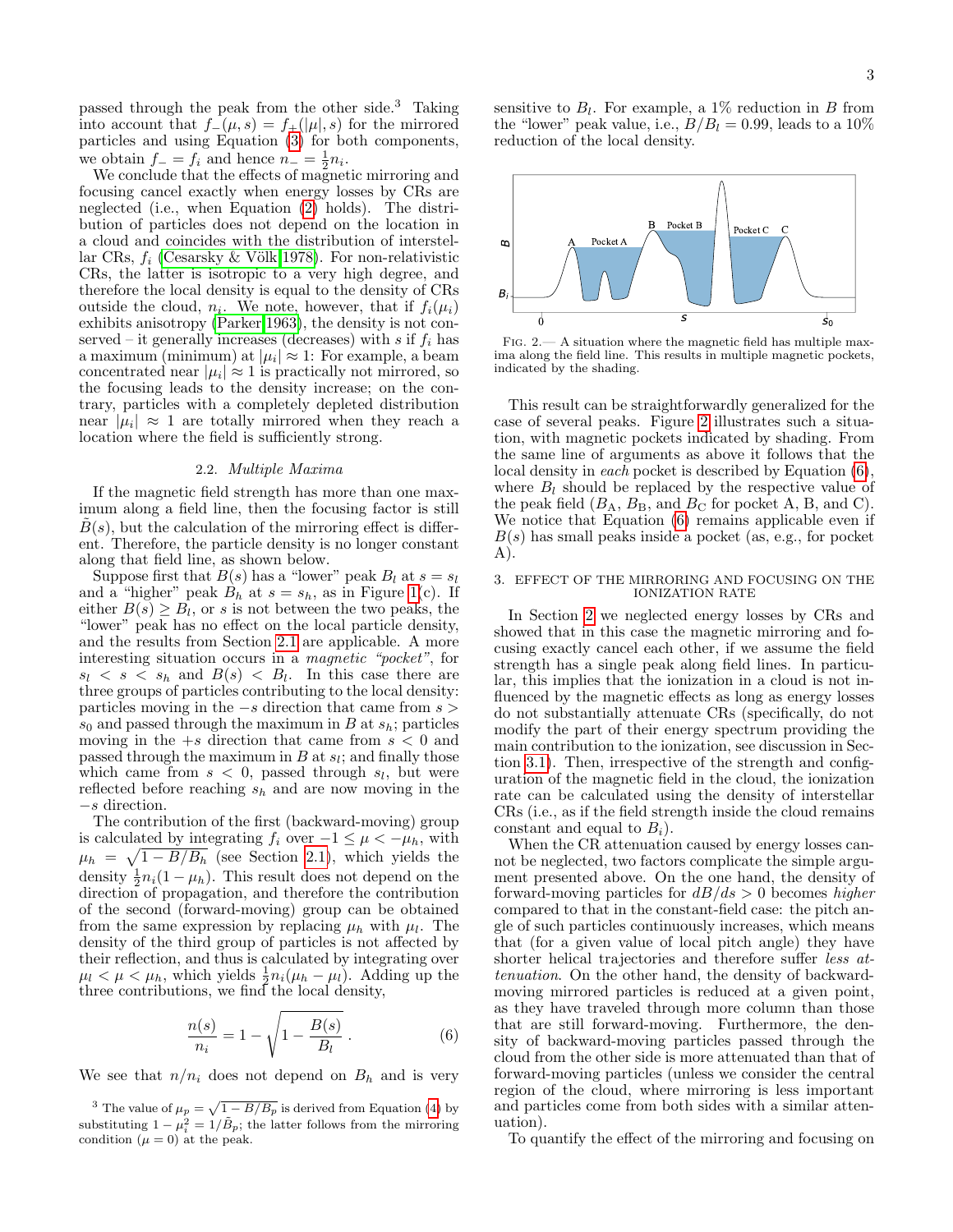the CR ionization, in Section [3.1](#page-3-0) we first put bounds on the relative increase in the rate of ionization by forwardmoving particles, assuming the field strength has a single peak. Then, in Section [3.2](#page-4-0) we estimate the ratio of the ionization due to the mirrored particles to the ionization due to the forward-moving particles. Finally, in Section [3.3](#page-5-1) we calculate a reduction of the ionization rate in magnetic pockets.

# 3.1. Ionization by the Forward-Moving Particles

<span id="page-3-0"></span>In the presence of continuous energy losses by CRs, the distribution function is described by the following steadystate kinetic equation [\(Skilling & Strong 1976;](#page-7-20) [Cesarsky](#page-7-8) [& V¨olk 1978\)](#page-7-8):

<span id="page-3-1"></span>
$$
v\mu \frac{\partial f}{\partial s} - v(1 - \mu^2) \frac{d \ln \sqrt{B}}{ds} \frac{\partial f}{\partial \mu} + \frac{\partial}{\partial p}(\dot{p}_{\text{loss}}f) = 0, \quad (7)
$$

which is obtained by adding a loss term to Equation [\(2\)](#page-1-5) (multiplied by the particle velocity  $v$ ). The loss term is characterized by the momentum decrease of a particle per unit time due to inelastic processes,  $\dot{p}_{loss} < 0$ .

For further analysis it is convenient to use the particle kinetic energy  $E$  instead of the momentum  $p$ . Taking into account that  $dE = v dp$ , we obtain that the respective distributions are related via  $f(\mu, p, s) = v(E) \hat{f}(\mu, E, s) \equiv$  $j(\mu, E, s)$ , where j is the so-called energy spectrum of CRs (and  $\int \hat{f} d\mu$  is the differential density per unit energy). One can write the losses due to interaction with gas particles in the form  $\dot{p}_{\text{loss}} = -n_g(s)L(E)$ , where  $n_g$ is the local gas number density and  $\tilde{L}$  is the loss function depending solely on the kinetic energy. Then, replacing  $\mu$ with the new variable  $(1-\mu^2)/B(s)$  reduces Equation [\(7\)](#page-3-1) to

<span id="page-3-2"></span>
$$
\frac{\hat{\mu}}{n_g} \frac{\partial j}{\partial s} - \frac{\partial}{\partial E}(Lj) = 0,\tag{8}
$$

where  $\hat{\mu}(\mu_i, s)$  denotes a function of position for given  $\mu_i$ , as determined by Equation [\(4\)](#page-1-6).

We point out that Equation [\(8\)](#page-3-2) can be used as long as losses do not result in a substantial scattering of a CR particle along its path (otherwise, a term describing the pitch-angle diffusion should be added, see [Morfill et al.](#page-7-18) [1976\)](#page-7-18). Indeed, such losses can be treated as a sequence of instantaneous small reductions of the energy, occurring during individual collision events with gas particles (and leading to the corresponding decrease of the Larmor radius). This treatment is justified since both the time and the length scales of the collision interactions are incomparably smaller than the respective gyration scales of a CR particle. The assumption of a negligible scattering is well applicable to the ionization interactions, dominating the energy losses by non-relativistic protons (see, e.g., [Ginzburg & Syrovatskii 1964;](#page-7-21) [Padovani et al. 2009\)](#page-7-22). In the range of  $10^5$  eV $\lesssim E \lesssim 5 \times 10^8$  eV, the ionization loss function is accurately approximated by

<span id="page-3-10"></span>
$$
L(E) = L_* \left(\frac{E}{E_*}\right)^{-d},\tag{9}
$$

with  $d \approx 0.82, L_* \approx 1.4 \times 10^{-14}$  eV cm<sup>2</sup> and  $E_* = 10^5$  eV [\(Padovani et al. 2018\)](#page-7-23).

By multiplying Equation  $(8)$  with  $L(E)$ , we obtain a general solution  $jL = \Psi(x + y)$ . Here,  $\Psi$  is an arbitrary

function with

<span id="page-3-3"></span>
$$
x(\mu, s) = \int^s \frac{n_g(s') \, ds'}{\hat{\mu}(\mu_i, s')} \; ; \quad y(E) = \int^E \frac{dE'}{L(E')} \; , \quad (10)
$$

where  $\mu_i(\mu, s) = \pm \sqrt{1 - (1 - \mu^2)/\tilde{B}(s)}$  is the inverse of Equation [\(4\)](#page-1-6). This means that  $jL$  is conserved along lines of constant  $x + y$ . In this section we are assuming a single-peaked magnetic field profile, as in Figure [1\(](#page-1-1)b), and all quantities refer to forward-moving particles propagating toward the peak. Hence, the relation to the isotropic interstellar spectrum  $j_i = v n_i$  is given by

<span id="page-3-4"></span>
$$
j_{+}(\mu, E, s)L(E) = \frac{1}{2}j_{i}(E_{i})L(E_{i}).
$$
 (11)

The relation between energy  $E_i$  at the cloud boundary and energy  $E$  at position  $s$  is obtained from Equation [\(10\)](#page-3-3),

<span id="page-3-7"></span>
$$
E_i^{1+d} = E^{1+d} + (1+d)L_*E_*^d N_+ \,. \tag{12}
$$

The latter is determined by

<span id="page-3-8"></span>
$$
N_{+}(\mu, s) = \int_{0}^{s} \frac{n_{g}(s') ds'}{\sqrt{1 - \tilde{b}(s', s)(1 - \mu^2)}}, \quad (13)
$$

which is the actual column density traversed by a forward-moving particle on its helical trajectory, depending on  $\tilde{b}(s', s) = B(s')/B(s) \leq 1$ .

The ionization rate at position  $s$  due to forward-moving particles is

<span id="page-3-5"></span>
$$
\zeta_{+}(s) = \int_{0}^{1} d\mu \int_{0}^{\infty} j_{+}(\mu, E, s) \sigma_{\text{ion}}(E) \, dE, \qquad (14)
$$

where  $\sigma_{\text{ion}}(E)$  is the ionization cross section. We notice that the mean energy  $\varepsilon$  lost by a CR particle per ionization event is practically independent of E [\(Padovani](#page-7-22) [et al. 2009\)](#page-7-22). This yields a simple relation,

<span id="page-3-6"></span>
$$
L(E) \approx \varepsilon \sigma_{\text{ion}}(E). \tag{15}
$$

Therefore, we can use Equations  $(11)$ ,  $(14)$ , and  $(15)$  to write

<span id="page-3-9"></span>
$$
\zeta_{+}(s) = \frac{1}{2\varepsilon} \int_0^1 d\mu \int_0^\infty j_i(E_i) L(E_i) dE, \qquad (16)
$$

with  $E_i(E, \mu, s)$  given by Equation [\(12\)](#page-3-7).

To continue further, we generally need to assume an explicit form for  $n_g(s)$  and  $B(s)$ . However, we can also consider two limiting cases, which are determined by the behavior of  $B(s)$  and provide exact lower and upper bounds on  $\zeta_+$ . The *lower bound* (L) occurs when  $\tilde{b}(s', s) = 1$  for  $0 \lt s' \lt s$ . In this case Equations [\(12\)](#page-3-7), [\(13\)](#page-3-8), and [\(16\)](#page-3-9) show that  $\zeta_{+}$  is the same as if  $B = B_i$  throughout the whole cloud. The upper bound (U) occurs if  $\tilde{b}(s', s) = 0$ for  $0 \lt s' \lt s$ . In this case, the ionization rate due to forward-moving particles is increased relative to the constant-field case, because the CRs have accrued less column between  $s' = 0$  and  $s' = s$ . Thus, the ionization rate by forward-moving particles is always limited in the range of

$$
\zeta_L \leq \zeta_+ \leq \zeta_U.
$$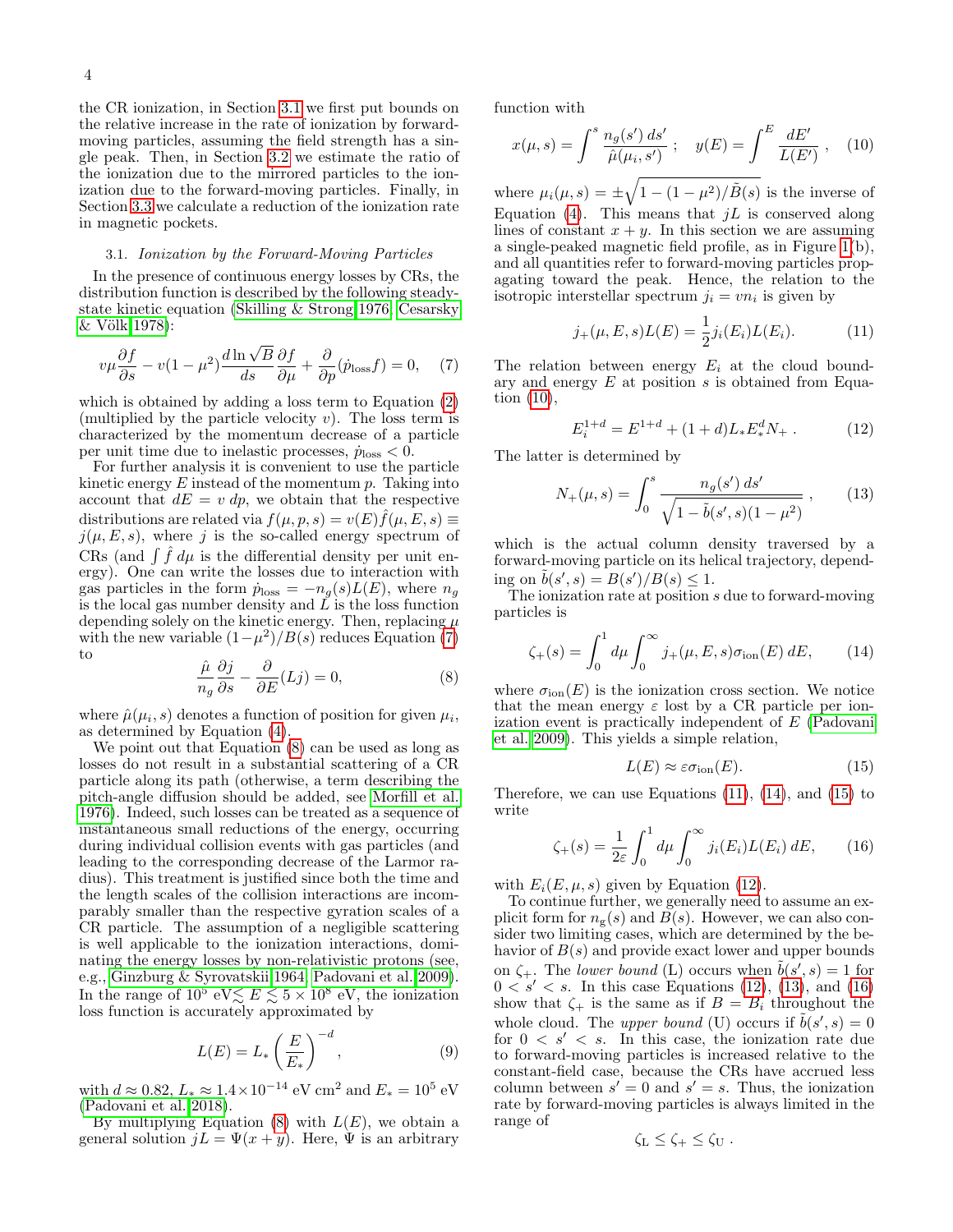Physically, the lower bound  $\zeta$  represents propagation of CRs along a constant magnetic field, where both the mirroring and focusing are absent, and therefore this is our reference value of the ionization rate. The upper bound  $\zeta_U$  reflects an extreme situation of all CRs having zero pitch angles. Hence, the relative increase of the ionization rate is conveniently quantified by the ratio  $\mathcal{R} \equiv \zeta_+/\zeta_L$ , bounded between unity and  $\zeta_U/\zeta_L$ .

In order to calculate the value of  $\mathcal{R}_{\text{max}} = \zeta_U/\zeta_L$ , let us consider a typical model spectrum of the interstellar CRs, approximately described by a power-law dependence for the non-relativistic energy range [\(Ivlev et al. 2015\)](#page-7-24),

<span id="page-4-1"></span>
$$
j_i(E) = j_* \left(\frac{E}{E_*}\right)^{-a}.
$$
 (17)

We expect the results to be valid at column densities where Equation [\(9\)](#page-3-10) is applicable, i.e., where all particles with  $E_i \lesssim 10^5$  eV have been attenuated, but particles with  $E_i \geq 5 \times 10^8$  eV are not attenuated significantly. This corresponds to column densities of roughly  $10^{19}$  cm<sup>-2</sup> to  $10^{25}$  cm<sup>-2</sup> [\(Padovani et al. 2018\)](#page-7-23).

If the value of the spectral index  $a$  is sufficiently small,  $a < 1-d \approx 0.2$ , then the integral over E in Equation [\(16\)](#page-3-9) is dominated by larger  $E$ . In practice, this means that  $\zeta_{+}(s)$  remains approximately constant as long as the column density is smaller than the stopping range for  $E \approx 5 \times 10^8$  eV, where a crossover to the relativistic spectrum  $j_i \propto E^{-2.7}$  occurs [\(Ivlev et al. 2015\)](#page-7-24). This stopping range nicely coincides with the upper limit of column densities where Equation [\(9\)](#page-3-10) is still applicable. Therefore, attenuation of CRs with  $a < 1 - d$  does not (substantially) affect the value of  $\zeta_{+}$  at column densities  $\lesssim 10^{25}$  cm<sup>-2</sup>, and effects of the mirroring and focusing for such interstellar spectra cancel out, as discussed in Section [2.](#page-1-0)

Thus, below we consider interstellar spectra with  $a >$  $1 - d \approx 0.2$ , for which the ionization at s is dominated by lower CR energies (viz., by the energies for which the stopping range is of the order of the column density at s). By substituting Equations  $(9)$ ,  $(12)$ , and  $(17)$  in Equation [\(16\)](#page-3-9), we obtain for the lower ionization bound (reference value)

<span id="page-4-3"></span>
$$
\zeta_{\mathcal{L}}(s) = \int_0^1 K(\mu, s) d\mu,\tag{18}
$$

where

 $\rightarrow$ 

<span id="page-4-2"></span>
$$
K(\mu, s) = \frac{j_* L_*}{2\varepsilon}
$$

$$
\left(\int_0^\infty \left[ \left(\frac{E}{E_*}\right)^{1+d} + (1+d)\frac{L_*}{E_*} \frac{N_{\text{eff}}}{\mu} \right]^{-\frac{a+d}{1+d}} dE, (19)
$$

while for the upper bound we have

$$
\zeta_{\mathcal{U}}(s) = K(1, s). \tag{20}
$$

Here,  $N_{\text{eff}}(s) = \int_0^s n_g(s')ds'$  is the so-called *effective* column density, measured along a field line (see, e.g., [Padovani et al. 2018\)](#page-7-23). By making the substitution  $E' = \mu^{\frac{1}{1+d}} E$  into Equation [\(19\)](#page-4-2), one can easily show that  $a+d-1$ 

$$
K(\mu, s) = \mu^{\frac{a+d-1}{1+d}} K(1, s).
$$
 (21)

Thus, performing the integration over  $\mu$  in Equation [\(18\)](#page-4-3), we find that  $\zeta_U/\zeta_L$  does not depend on s and is equal to

<span id="page-4-4"></span>
$$
\mathcal{R}_{\text{max}} = 1 + \frac{a + d - 1}{1 + d} \,. \tag{22}
$$

We conclude that, for any density profile and a singlepeaked magnetic field, a combined effect of the mirroring and focusing is able to increase the ionization rate (relative to the reference value) by a factor not larger than  $\mathcal{R}_{\text{max}}$ . For realistic values of the spectral index  $a \leq 1$ , we have  $\mathcal{R}_{\text{max}} \lesssim 1.5$ ; this factor naturally tends to unity when  $a = 1 - d$ .

Equation [\(22\)](#page-4-4) becomes increasingly inaccurate above a column density of  $\sim 10^{25}$  cm<sup>-2</sup>, corresponding to the stopping range of CR with energies where Equation [\(9\)](#page-3-10) is no longer applicable.

#### 3.2. Contribution of the Mirrored Particles

<span id="page-4-0"></span>In the previous section, we only considered the ionization by incoming particles. Now we will estimate the contribution from the mirrored, backward-moving particles. We expect this to be less than the ionization rate by the forward-moving particles, because the mirrored particles have traveled through a larger column.

Let  $\zeta_-(s)/\zeta_+(s)$  be a ratio of the ionization due to the mirrored particles to the ionization due to the forwardmoving particles. Calculation of this ratio is difficult in general. To make the problem tractable and estimate the magnitude of the effect, we consider a model for the increase of magnetic field and gas density within the cloud, in which we let

<span id="page-4-5"></span>
$$
\tilde{B}(s) = \left(\frac{s}{H}\right)^p; \quad n_g(s) = n_{g*} \left(\frac{s}{H}\right)^q, \tag{23}
$$

with  $H$  being a relevant spatial scale and  $p$  and  $q$  positive. Even though Equation [\(23\)](#page-4-5) yields an unphysical behavior of  $B(s)$  for  $s \leq H$ , this region contributes negligibly compared to the region of interest  $(s \gg H)$ , where the mirroring and focusing effects are strong. In Appendix [A](#page-6-0) we calculate  $\zeta_{+}(s)$  and  $\zeta_{-}(s)$  and demonstrate that their ratio does not depend on s, and is characterized by the spectral index a and the ratio

<span id="page-4-6"></span>
$$
r = \frac{q+1}{p} - 1.
$$
 (24)

Figure [3](#page-5-2) shows  $\zeta$ -/ $\zeta$ + as a function of r, plotted for different values of a. The behavior is easy to understand: it is a decreasing function, since larger  $r$  implies smaller  $p$  or larger  $q$  and hence more column between  $s$ and the mirror point (relative to the column between 0 and  $s$ ). The constraint that  $p$  and  $q$  are positive means that  $r > -1$ ; we have  $r \to -1$  for a sharply increasing field (i.e., for a vanishing column between s and the mirror point), which implies  $\zeta$ <sup>-</sup>  $\rightarrow \zeta$ <sup>+</sup>. Larger values of a cause this decrease to happen more rapidly, as a harder spectrum means that the ionization rate falls off faster with increased column depth.

Under the assumption of magnetic flux freezing during the cloud collapse, we would expect  $\frac{1}{2} \leq p/q \leq \frac{2}{3}$ [\(Crutcher 2012\)](#page-7-7). Then we can write  $r = r^r + 1/p$ , where  $\frac{1}{2} \leq r' \leq 1.$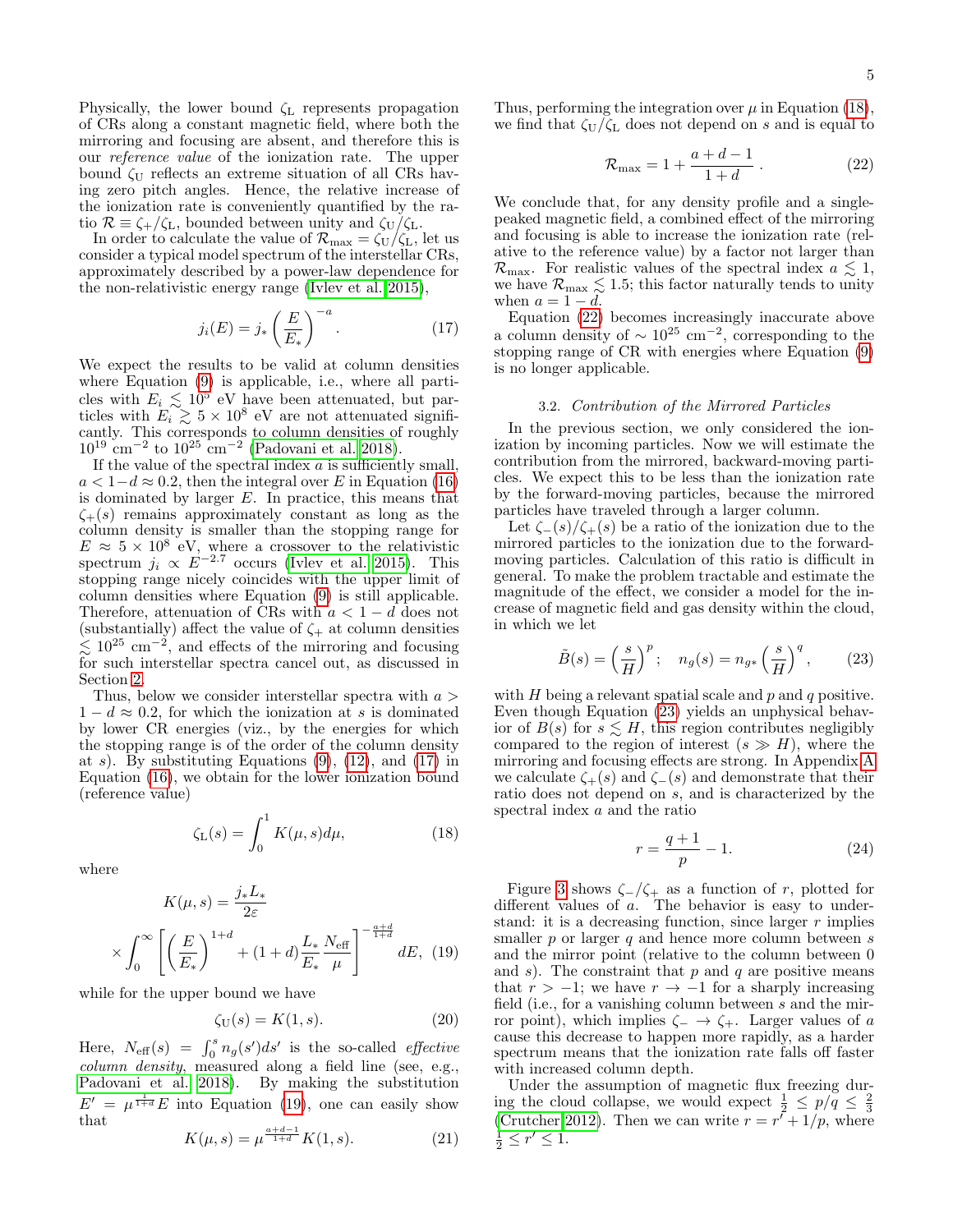

<span id="page-5-2"></span>Fig. 3.— Ratio of ionization rates due to the mirrored (backwardmoving) and forward-moving CRs,  $\zeta$ -/ $\zeta$ +, plotted versus the parameter  $r$ , Equation [\(24\)](#page-4-6). The curves represent different values of the spectral index a of interstellar CRs, Equation [\(17\)](#page-4-1).

#### 3.3. Ionization in magnetic pockets

<span id="page-5-1"></span>As discussed in Section [2.2,](#page-2-1) the CR density can be drastically reduced at local field minima – magnetic pockets, where particles experience defocusing relative to the lower peak  $B_l$ , but the mirroring has no effect on their motion. This fact has profound implications for the ionization.

Let us first assume that the attenuation in a pocket is negligible compared to that in the cloud – we call such pockets "localized". The ionization rate by forwardmoving particles,  $\zeta_{+}^{\text{pock}},$  can be calculated from Equa-tion [\(16\)](#page-3-9) where  $\sqrt{1 - B/B_l}$  is used for the lower limit of the integral over  $\mu$  (see Section [2.2\)](#page-2-1). The upper ionization bound,  $\zeta_{\text{U}}^{\text{pock}}(s)$ , for which we set  $\tilde{b} = 0$  in Equation [\(13\)](#page-3-8), is readily obtained by following the same steps as in Section [3.1.](#page-3-0) This yields

<span id="page-5-3"></span>
$$
\text{Localized}: \quad \frac{\zeta_{\text{U}}^{\text{pock}}}{\zeta_{\text{L}}} = \mathcal{R}_{\text{max}} \left( 1 - \sqrt{1 - \frac{B}{B_l}} \right), \quad (25)
$$

where the normalization is by the reference value  $\zeta_L$  and  $\mathcal{R}_{\text{max}} \equiv \zeta_U/\zeta_L$  is given by Equation [\(22\)](#page-4-4). To derive the lower bound, representing the case of a constant field  $B_l$ outside the pocket, we notice that now  $b = B_l/B \geq 1$ . Substituting Equation [\(13\)](#page-3-8) in Equation [\(16\)](#page-3-9) and introducing a new variable  $x = (1 - \mu^2)B_l/B$ , after simple transformations we obtain

<span id="page-5-4"></span>
$$
\frac{\zeta_{\rm L}^{\rm pocket}}{\zeta_{\rm L}} = \frac{1}{2} \mathcal{R}_{\rm max} \frac{B}{B_l} \int_0^1 \frac{(1-x)^{\frac{1}{2}(\mathcal{R}_{\rm max}-1)}}{\sqrt{1 - (B/B_l)x}} dx. \tag{26}
$$

As expected, this yields  $\zeta_L^{\text{pock}} \to \zeta_L$  when  $B \to B_l$ ; for deep regions in the pockets, where  $B/B<sub>l</sub>$  is small, from Equations [\(25\)](#page-5-3) and [\(26\)](#page-5-4) we derive  $\zeta_{\text{U}}^{\text{pock}}/\zeta_{\text{L}}^{\text{pock}} \approx$  $\frac{1}{2}(\mathcal{R}_{\text{max}} + 1)$ . The latter shows that the relative range of possible ionization rates in a (deep) pocket is half of that in the single-peaked case (Section [3.1\)](#page-3-0).

Concerning the ionization by the mirrored particles, we notice that the value of  $\zeta_-/\zeta_+$  is unaffected by the presence of a localized pocket, since the latter has largely the same effect on the pitch angle of both mirrored and forward-moving particles. Hence, their contribution can be evaluated using the results of Section [3.2.](#page-4-0)

We can also consider the opposite situation, where the column density of a magnetic pocket is much larger than that between the edge of the cloud and the pocket. When calculating the ionization rate by forward-moving particles in such "global" pockets, the column accrued exterior to the peak  $B_l$  can be ignored, i.e., one can assume that interstellar CRs directly enter the pocket. In this case, the lower ionization bound would be where the magnetic field in the pocket remains at the peak value  $B_l$  up to position s, where it drops to the value  $B(s)$ . This is physically equivalent to the lower bound derived for a localized pocket, and the ionization rate is therefore given by Equation [\(26\)](#page-5-4). For the upper bound, we assume that the magnetic field in the pocket decreases from  $B_l$  to B right at  $s_l$ . The corresponding ionization rate can be derived from Equation [\(18\)](#page-4-3) (which is the lower bound for the single-peaked field) where, again, the lower limit of integration is replaced with  $\sqrt{1 - B/B_l}$ . We obtain that the ionization is reduced by a factor of

<span id="page-5-5"></span>Global: 
$$
\frac{\zeta_{\text{U}}^{\text{pock}}}{\zeta_{\text{L}}} = 1 - \left(1 - \frac{B}{B_{l}}\right)^{\frac{1}{2}\mathcal{R}_{\text{max}}}.
$$
 (27)

From Equations [\(26\)](#page-5-4) and [\(27\)](#page-5-5) it follows that the upper and lower ionization bounds in global pockets coincide when  $B \to B_l$ , and tend to the reference value  $\zeta_L$ . The latter is easy to understand, since in this case CRs propagate along a quasi-constant magnetic field. In deep regions the difference between local and global pockets disappear and the upper-bound reduction factors, given by Equations [\(25\)](#page-5-3) and [\(27\)](#page-5-5), tend to the same value of  $\zeta_{\text{U}}^{\text{pock}}/\zeta_{\text{L}} \approx \frac{1}{2} \mathcal{R}_{\text{max}}(B/B_l) \ll 1$ . From Equation [\(26\)](#page-5-4) we infer that the lower-bound reduction in this limit is a factor of  $\frac{1}{2}(\mathcal{R}_{\text{max}} + 1)$  smaller.

The ionization by mirrored particles is reduced significantly in a global pocket. Indeed, forward-moving CRs entering the pocket from one side propagate without mirroring until (at least) the other side. A mirrored particle at a given position accrues on average the column density of the entire global pocket before returning back. Thus, the contribution of mirrored particles can be reasonably neglected.

#### 4. DISCUSSION AND CONCLUSIONS

<span id="page-5-0"></span>In order to draw general conclusions about the net effect of the magnetic mirroring and focusing, let us start with the single-peaked field profile, sketched in Figure [1\(](#page-1-1)b), and consider two characteristic situations. One is when the ionization occurs sufficiently away from the center of a cloud, where  $B(s)$  is still substantially smaller than the peak value  $B_p$ . CRs originating from the other side of the cloud are negligible in this case, both due to the strong attenuation and the narrow range of initial pitch angles that allow the particles to overcome the mirroring. Based on the results of Sections [3.1](#page-3-0) and [3.2,](#page-4-0) we immediately obtain that the relative increase of the ionization rate with respect to the reference value  $\zeta$ <sub>L</sub> (representing a constant field strength) is equal to  $\mathcal{R}(1+\zeta_-/\zeta_+)$ , where the upper bound for  $\mathcal R$  is given by Equation [\(22\)](#page-4-4) and the lower bound is unity. The other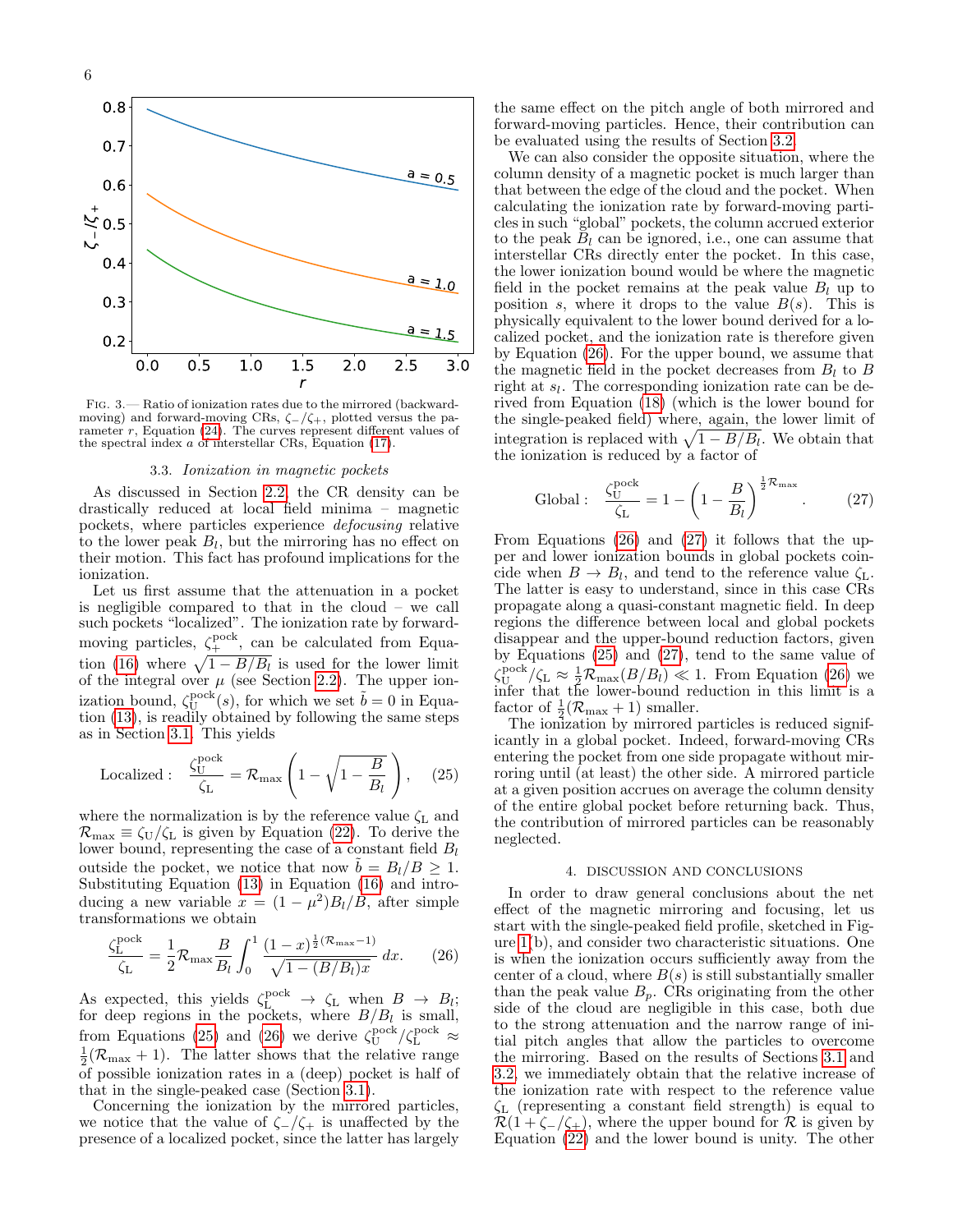situation occurs near the cloud center, where the contribution of the mirrored particles is no longer important, and the ionization is due to CRs coming from both sides of the cloud. Then the relative increase of the ionization rate is simply  $R$ . We have shown that for realistic values of the spectral index a, the total relative increase does not exceed a factor of 1.5–2.

In the presence of multiple magnetic peaks, illustrated in Figure  $1(c)$ , these conclusions remain unchanged everywhere except for the regions of local field minima – magnetic pockets, where the ionization can be decreased drastically. In Section [3.3](#page-5-1) we show that the ionization decrease is described by a reduction factor for which we also consider two characteristic situations: localized pockets with column small compared to that between the pocket and the cloud edge, and the opposite situation of "global" pockets. In the former case, for practical purposes one can employ Equation [\(25\)](#page-5-3) for the reduction factor; for global pockets, the reduction is given by Equation [\(27\)](#page-5-5). For pockets with intermediate column densities it is not crucial which formula is used, since they differ at most by a factor of  $\leq R_{\text{max}}$ .

Calculations of the ionization rate in dense molecular clouds and circumstellar disks inevitably contain significant intrinsic uncertainties. These are primarily associated with poor knowledge of the gas distribution and the configuration of magnetic field lines in the cores, both leading in uncertainties in the effective column density  $N_{\text{eff}}$  and, hence, in the reference ionization rate  $\zeta_L(N_{\text{eff}})$ . The analysis presented above shows that, compared to these uncertainties, the variations due to the CR mirroring and focusing are negligible and therefore can be safely neglected – as long as the field has a single-peaked profile. Within the magnetic pockets, the derived analytical formulas should be used to accurately calculate the relative decrease of the ionization rate in these regions.

The results of this paper were derived for effective column densities of up to  $N_{\text{eff}} \sim 10^{25} \text{ cm}^{-2}$ . Remarkably, [Padovani et al.](#page-7-23) [\(2018\)](#page-7-23) have recently shown that at  $N_{\text{eff}} \gtrsim 3 \times 10^{25} \text{ cm}^{-2}$  the CR ionization is driven by indi $rct$  processes, mediated by secondary photons, and then the magnetic field plays no role at all. This allows us to conclude that the mirroring and focusing do not significantly affect the ionization outside the magnetic pockets at any column density.

We note that [Padovani & Galli](#page-7-13) [\(2011\)](#page-7-13) performed a numerical study of the CR mirroring and focusing for a specified density and magnetic field distribution, valid

for a molecular cloud core in magnetostatic equilibrium. They also reached the conclusion that there was a near-cancelation of the magnetic mirroring and focusing terms. In detail, however, there appears to be a minor discrepancy with the present results – specifically, they find some reduction in the ionization rate due to the combined effect of mirroring and focusing, whereas we find a slight increase in the ionization rate. This discrepancy arises from their overestimate of the reduction

of CR flux by mirroring (by the factor of  $1 - \sqrt{1 - 1/\tilde{B}}$ rather than  $1/\tilde{B}$ , and by their assumption that CRs lose all their kinetic energy in approaching the mirror point. The latter assumption was relaxed by [Padovani](#page-7-6) [et al. 2013,](#page-7-6) who studied the propagation of CRs along the magnetic field for a rotating collapsing core with different initial conditions (mass-to-flux ratio, angle between the mean magnetic field direction and the rotation axis). The severe reduction of the CR ionization rate, reported in this paper for certain regions, was attributed to the stronger effect of mirroring with respect to focusing. In fact, preliminary analysis of their simulation data shows this strong reduction to be due to the presence of magnetic pockets, which is fully consistent with the results presented in Section [3.3.](#page-5-1)

To summarize, the effects of magnetic mirroring and focusing on the local CR density practically cancel each other out if there are no magnetic pockets. This implies we can safely use available numerical results for CR ionization (calculated neglecting these magnetic effects) and simply assume the CR propagation along field lines. For situations where magnetic pockets are present, the ionization rate can be greatly reduced. We obtained simple expressions allowing accurate calculation of the ionization in localized or global pockets. In a separate paper, we plan to investigate conditions under which magnetic pockets may form, and study their effect on non-ideal MHD processes occurring in dense cores and disks. Also, we will analyze the role of the CR diffusion along the magnetic field, caused by CR collisions with particles of the medium or by their (resonant and non-resonant) interaction with fluctuating field.

### ACKNOWLEDGEMENTS

MP acknowledges funding from the European Unions Horizon 2020 research and innovation programme under the Marie Skłodowska-Curie grant agreement No 664931.

#### APPENDIX

#### APPENDIX A

# IONIZATION DUE TO THE MIRRORED PARTICLES

<span id="page-6-0"></span>Let  $N_+(\mu, s)$  and  $N_-(\mu, s)$  be the column densities accrued at position s by, respectively, the forward-moving and mirrored particles having the local pitch-angle cosine of  $\pm \mu$ . The corresponding ionization rates  $\zeta_+(s)$  and  $\zeta_-(s)$  can be derived from Equation [\(16\)](#page-3-9).

Substituting Equation [\(12\)](#page-3-7) in Equation [\(16\)](#page-3-9) and introducing new variable  $E' = [(1+d)(L_*/E_*)N_{\pm}]^{-\frac{1}{1+d}}E$ , we decouple  $N_{\pm}$  from the resulting integrals over energy. For our purpose it is convenient to replace the integration over  $\mu$  with the integration over  $\mu_i$ , by using Equation [\(5\)](#page-1-7). For locations in the cloud where  $B(s) \gg B_i$  one can set  $\mu_i \approx 1$ and  $1 - \mu_i^2 \approx \alpha_i^2$ , so that  $\mu \approx \pm \sqrt{1 - \tilde{B}(s)\alpha_i^2}$ . Using the initial energy spectrum [\(17\)](#page-4-1), we obtain

<span id="page-6-1"></span>
$$
\zeta_{\pm}(s) = T(s) \int_0^{1/\tilde{B}(s)} N_{\pm}^{1 - \mathcal{R}_{\text{max}}} \frac{d\alpha_i^2}{\sqrt{1 - \tilde{B}(s)\alpha_i^2}} ,\qquad (A1)
$$